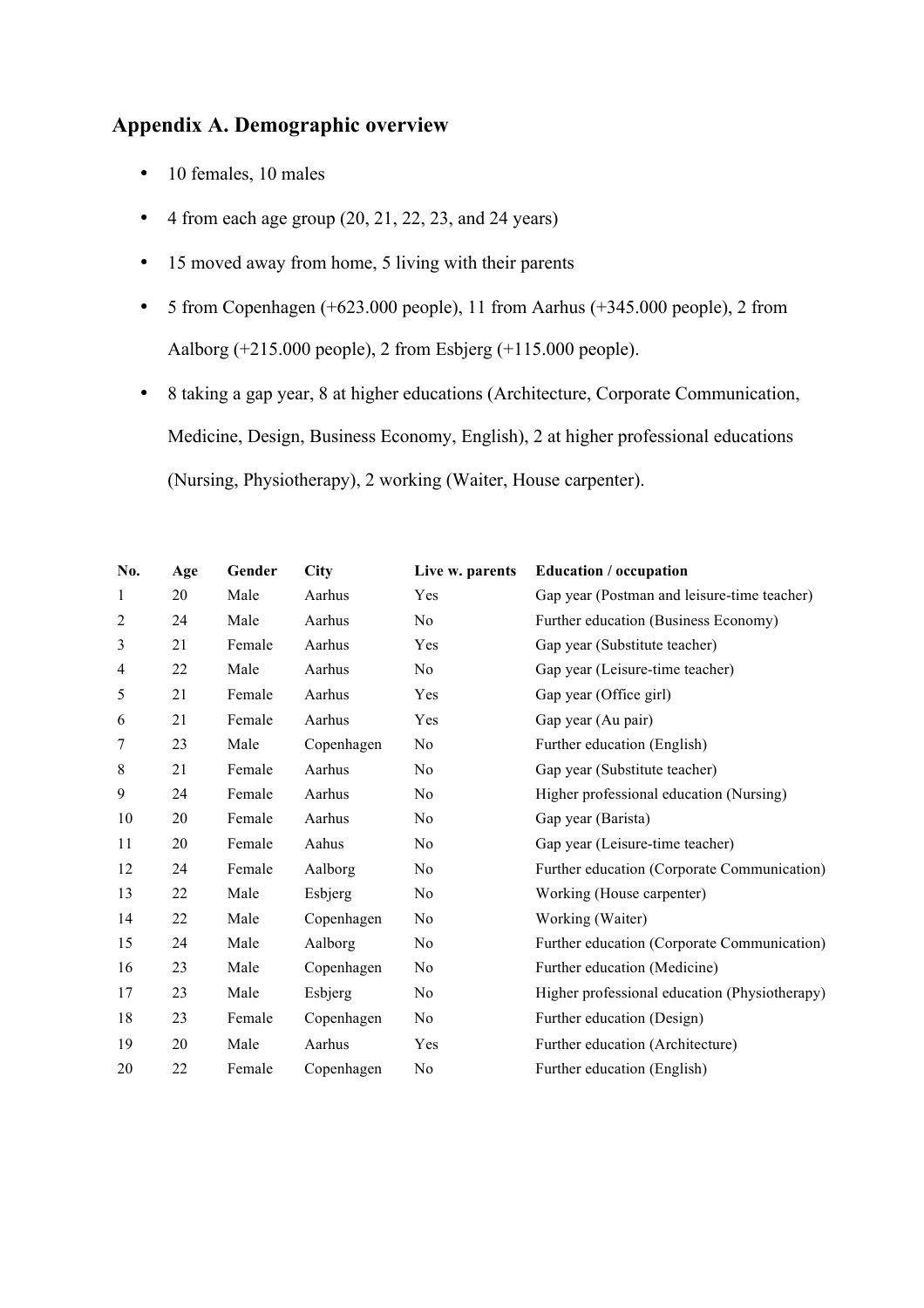### **Appendix B. Semi-structured interview guide**

**Introduction:** Thank you for agreeing to speak with me. As you know from my e-mail, I am doing interviews for my thesis project at the University of Amsterdam and I am studying how people in the early 20's use news and what they think of the current news landscape. I believe the interview will take around 30 minutes. I will record our conversation so that I can write it down later, but everything will be anonymized, so your name will not appear in the thesis. Also, if there is anything you don't want to answer to, you don't have to. And if you have any questions afterwards, feel free to contact me any time.

| Areas of interest              | <b>Questions asked</b>                                                                                                                                                                                                                                                                                                                                                                                                                                                                                                                                                                                    |
|--------------------------------|-----------------------------------------------------------------------------------------------------------------------------------------------------------------------------------------------------------------------------------------------------------------------------------------------------------------------------------------------------------------------------------------------------------------------------------------------------------------------------------------------------------------------------------------------------------------------------------------------------------|
| (Getting started)              | Tell me a bit about yourself: How old are you, which city do<br>you live in, what do you study/work with?                                                                                                                                                                                                                                                                                                                                                                                                                                                                                                 |
| (Getting focused)              | What is the most recent article you remember noticing? How<br>٠<br>did you come across it? How much of it did you consume?                                                                                                                                                                                                                                                                                                                                                                                                                                                                                |
| (Allow for non-use)            | How often do you consume, or come across, news? (E.g.<br>compared to your friends). It is completely legitimate to say<br>not a lot – I would like you to be as honest as possible. Why?                                                                                                                                                                                                                                                                                                                                                                                                                  |
| Navigating news<br>sources     | Can you list which news sources you would normally come<br>across during a typical week? (or month, if rarely used).<br>[Provide empty table].<br>It can be hard to remember them all, so I have made an over-<br>view in case you forgot a source that you often use. [Show<br>overview]. Did you forget any?<br>What makes you use these sources in particular? (Formats,<br>٠<br>services, apps, content?) [Ask to fill in the table] What are<br>they to you?<br>From which news source do you most often get news? How?<br>٠<br>Why this one?<br>Which source do you enjoy using the most? Why?<br>٠ |
| Navigating news plat-<br>forms | How do you typically encounter news from (each of) the<br>٠<br>news sources you have listed? (E.g. Facebook, friends, email,<br>radio). [Ask to fill in the table and show overview after].<br>Which of these platforms do you most often get news from?<br>Why this one?<br>Which of these platforms do you get news from less often?<br>٠<br>Why this one?                                                                                                                                                                                                                                              |
| Navigating news de-<br>vices   | Which device(s) do you typically use to access each of these<br>platforms? [Ask to fill in the table and show overview after].                                                                                                                                                                                                                                                                                                                                                                                                                                                                            |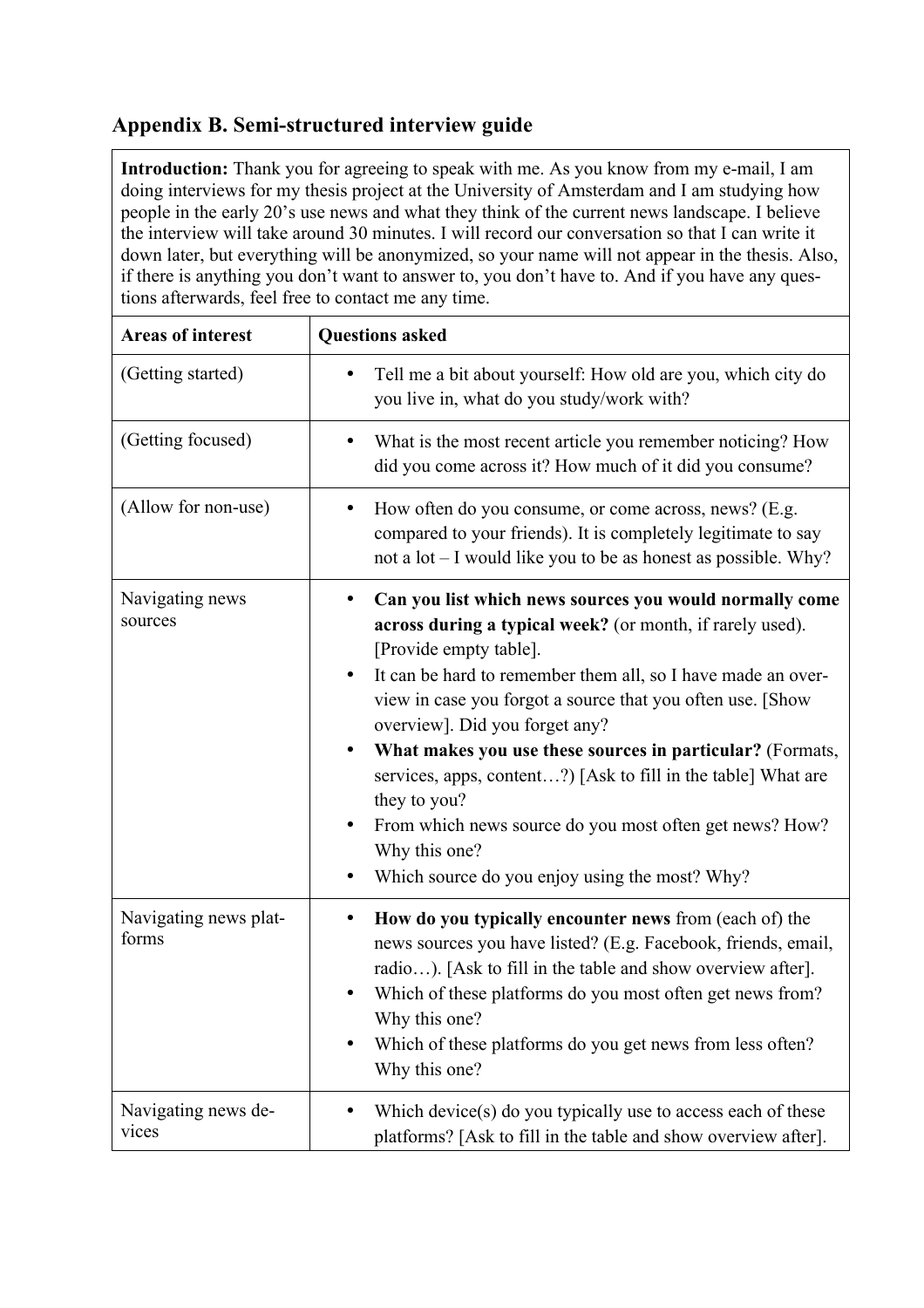|                                                                | Which device do you prefer to use for news? Why? Do you<br>$\bullet$<br>sometimes prefer other devices? When? Why?                                                                                                                                                                                                                                                                |
|----------------------------------------------------------------|-----------------------------------------------------------------------------------------------------------------------------------------------------------------------------------------------------------------------------------------------------------------------------------------------------------------------------------------------------------------------------------|
| Worthwhileness (output<br>dimensions)                          | What are the motives for you to consume news?<br>٠<br>What value does news consumption have for you?<br>How do you feel at times when you follow the news less of-<br>٠<br>ten? Why?                                                                                                                                                                                              |
| Worthwhileness (input<br>dimensions)                           | You said you often encounter news through [e.g. Facebook,<br>app notifications, news letters] – what do you think about this<br>way of encountering news? How would you prefer to encoun-<br>ter news? Why?<br>What news do you normally spend most time on? Why?<br>When?<br>What, if anything, could make you want to pay for a news<br>source or news piece?                   |
| Assessment of news<br>landscape and 'the ideal<br>news source' | What do you generally think about the selection of news<br>sources and platforms that are available for you today?<br>How would your own ideal news media be if you were to<br>٠<br>invent one? (One that would make all other news media un-<br>necessary – and maybe even be worth paying for).<br>If you were to change anything about your own news use,<br>what would it be? |
| (Finishing up)                                                 | I believe I have asked all my questions. Do you have anything<br>$\bullet$<br>you feel like saying that we did not come across?<br>Do you have any questions?<br>Again, thank you so much for your time. And do contact me<br>anytime if there is something you would like to know or add.<br>I will now turn off the recorder, but I have one last question.                     |
| Snowball sampling (af-<br>ter interview)                       | Do you have one or two friends that you could contact and<br>ask if they would like to be interviewed by me? Preferably<br>some with different [e.g. educational backgrounds] than you?                                                                                                                                                                                           |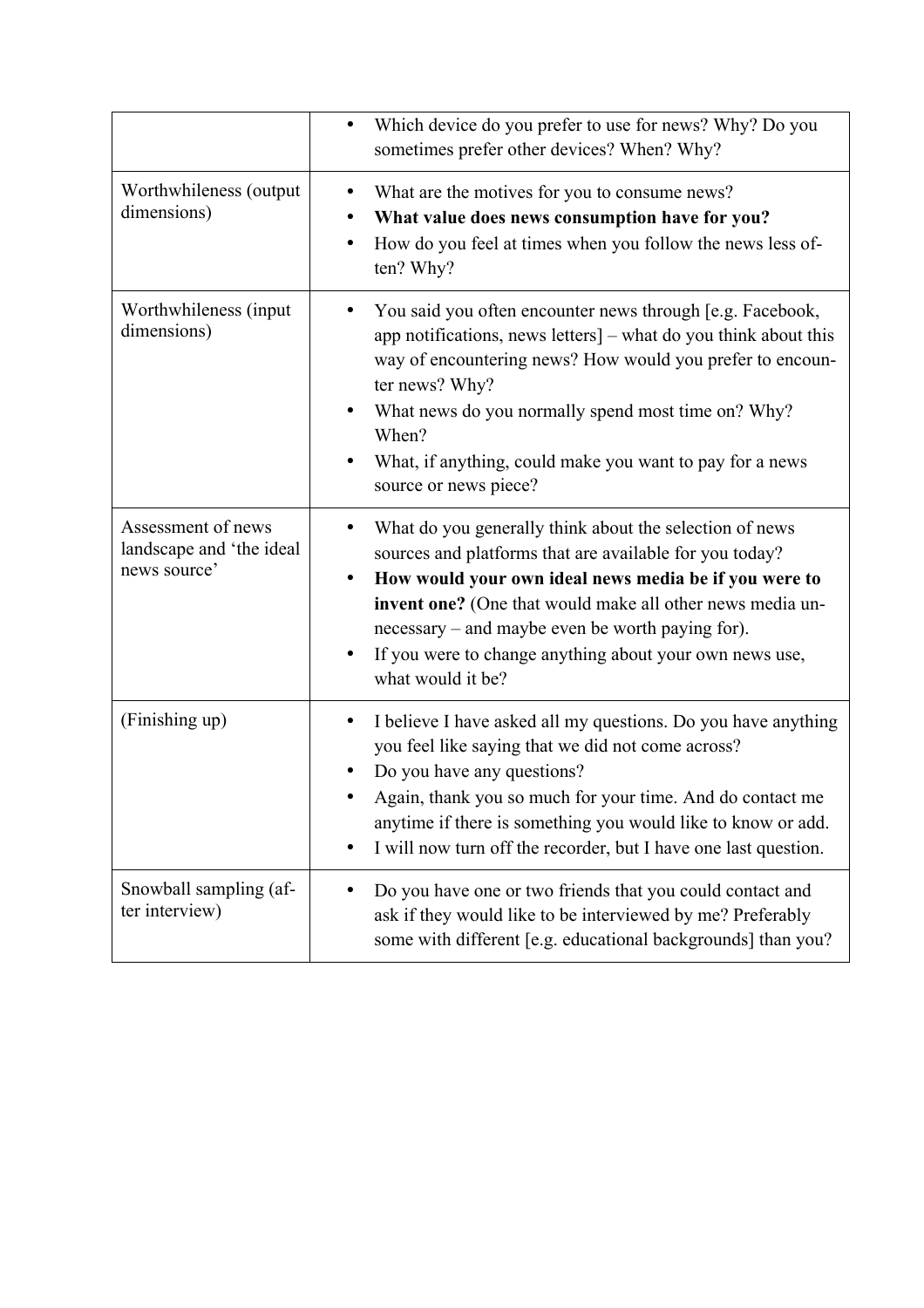**Appendix C. Overview lists**

## NEWS MEDIA

AND PROGRAMS

### **Traditional Danish media**

DR TV2 Ekstra Bladet BT Metro Politiken Jyllandsposten Berlingske **Information** Weekendavisen Børsen [Other traditional medium]

### **Digital Danish media**

Zetland Føljeton Altinget **Dagens** Avisen [Other digital medium]

### **Local and regional media**

Lokalavisen Aarhus Stiftstidende Nordjyske Skive Folkeblad Frederiksborg Amtsavis Dagbladet Roskilde [Other local or regional medium]

#### **Radio news**

P1 P2 P3 **P4** P6 P7 P8 Radio24syv [Other radio news]

### **Radio/podcast programs**

Den daglige dosis på P3 P1 Morgen 55 minutter på Radio24Syv [Other program]

### **International media**

Vice Buzzfeed News Huffington Post Medium [Other international medium]

### **Debate programs**

Debatten Deadline NEWS & Co Presselogen [Other debate program]

### **Satire and entertainment programs**

Schøtministeriet Ugen plus det løse med Huxi Bach Quizzen med Gyrith Cecilie Ross Her går det godt The Late Show med Stephen **Colbert** Last Week Tonight med John Oliver (HBO) The Daily Show med Trevor Noah [Other satire or entertainment program]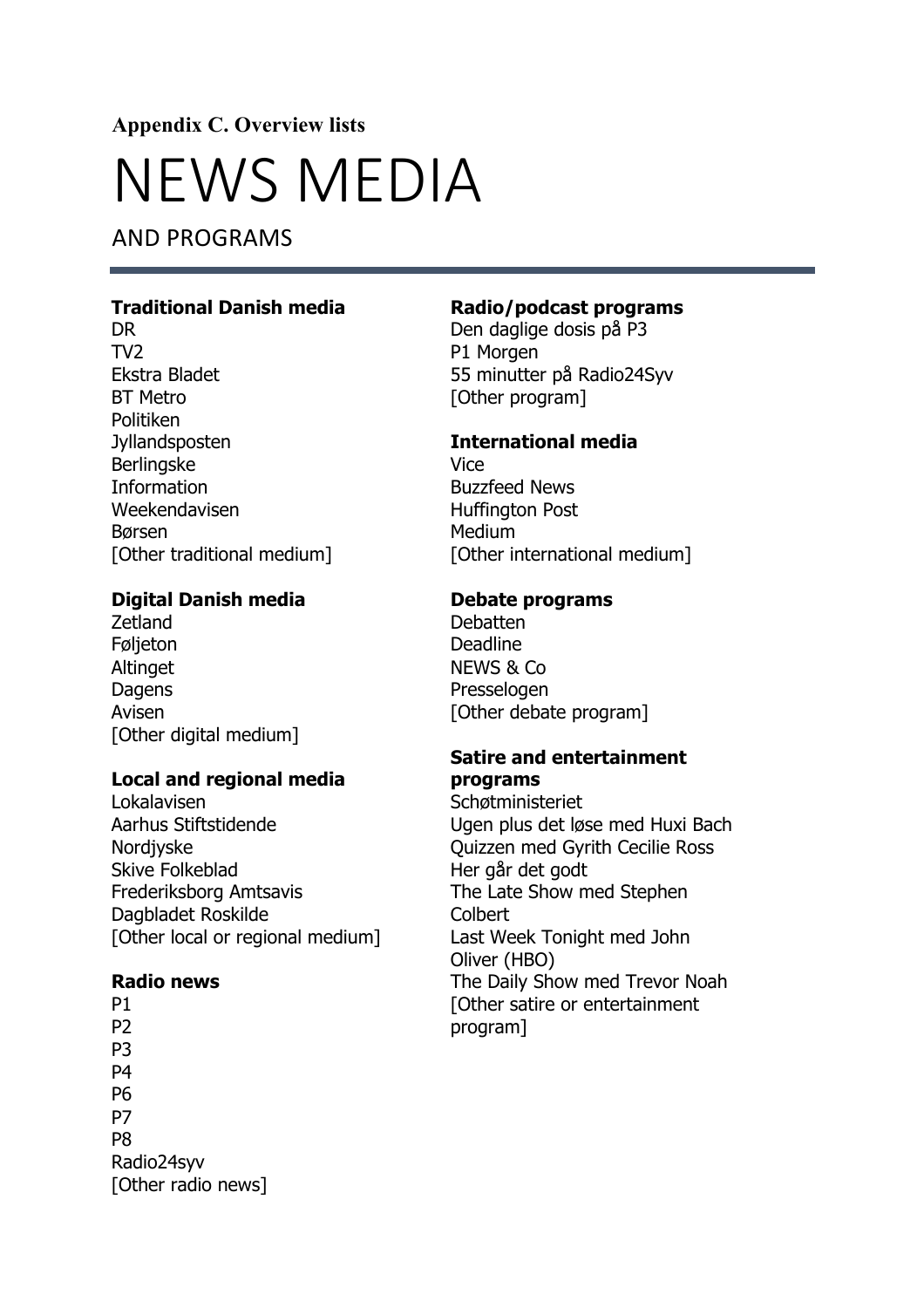# PLACES

### TO ENCOUNTER NEWS

### The news media's own channels

The news media's website The news media's app The news media's e-mails (news letters) [Other channels]

### Sociale media etc.

Facebook Messenger Instagram Snapchat Twitter Reddit Google Medium LinkedIn [Other social medium]

### **Streaming services**

Youtube Netflix **HBO** Nordic DRTV TV2 Play Viaplay YouSee Play [Other streaming service]

### **People**

Friend Boyfriend/girlfriend Family member **Colleague** Teacher [Other person]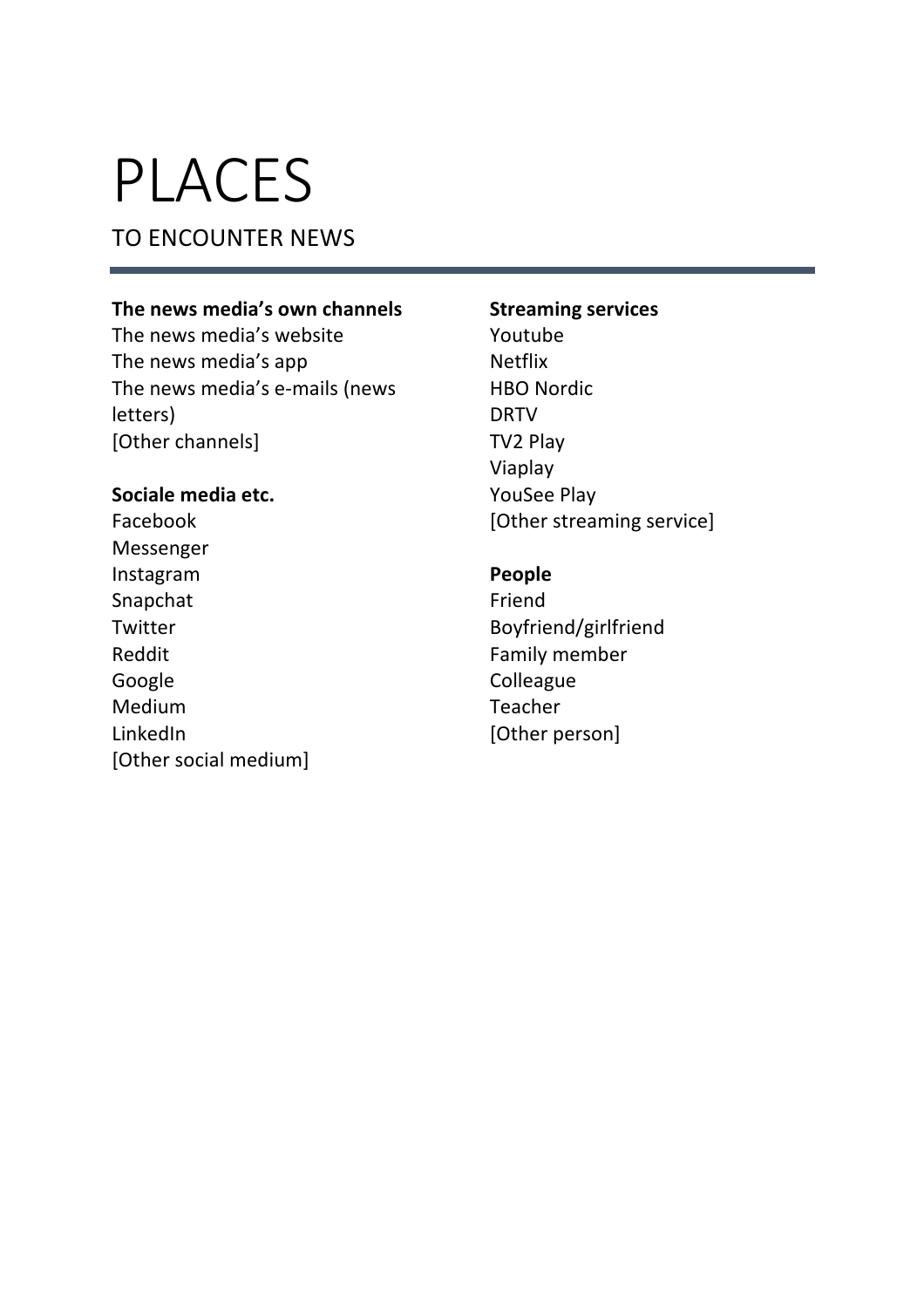# DEVICES

FOR NEWS

### **Devices**

Mobile phone Computer (laptop) Computer (desktop) Tablet Physical radio Print newspaper Physical TV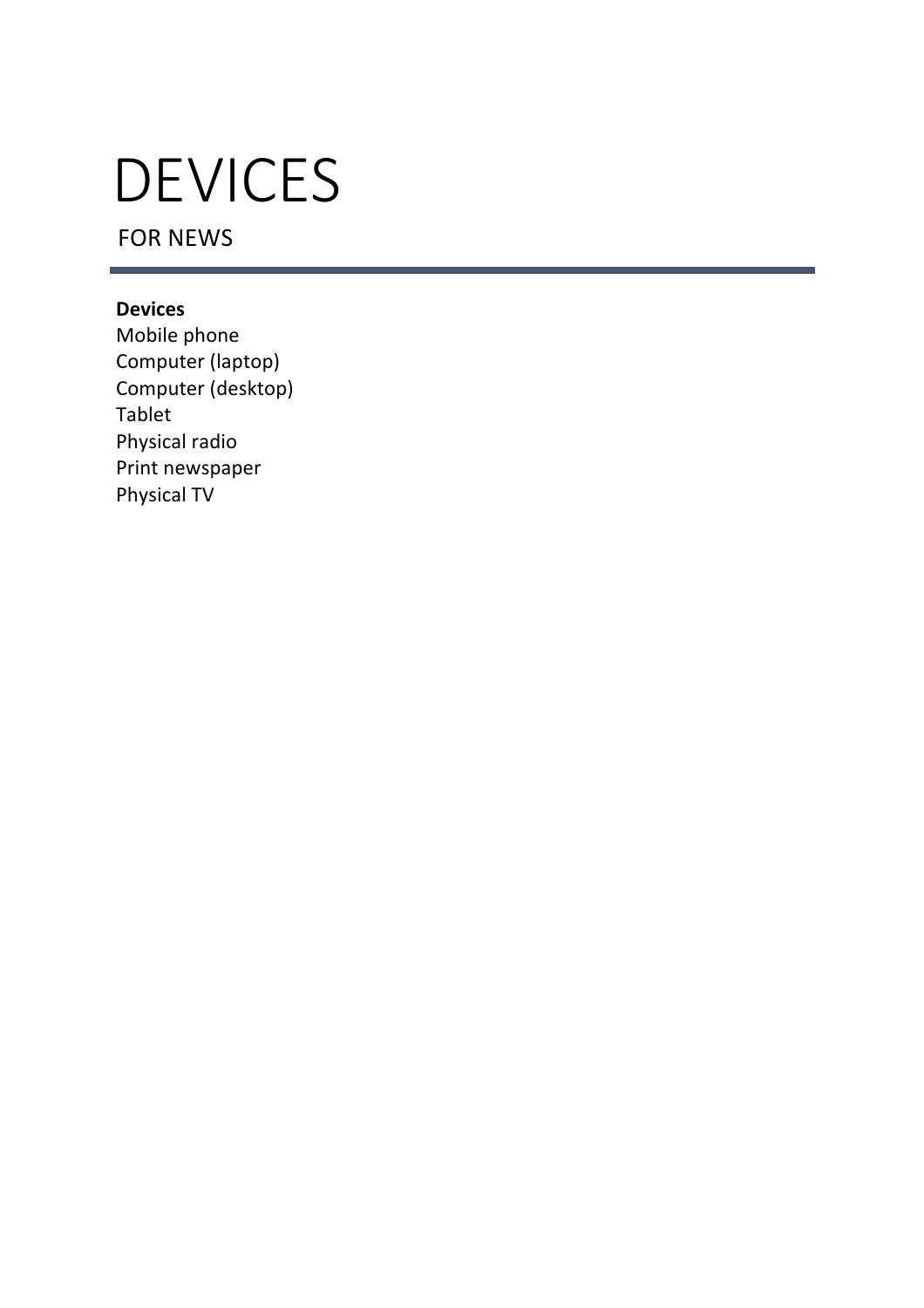## **Appendix D. Desired news services**

| <b>Dimensions</b> and<br>indicators        | Representative interview data                                                                                                                                                                                                                                                                                                                                                                                                                                                                                                                                                                                                       |  |
|--------------------------------------------|-------------------------------------------------------------------------------------------------------------------------------------------------------------------------------------------------------------------------------------------------------------------------------------------------------------------------------------------------------------------------------------------------------------------------------------------------------------------------------------------------------------------------------------------------------------------------------------------------------------------------------------|--|
| 1. Overview of recent<br>news              |                                                                                                                                                                                                                                                                                                                                                                                                                                                                                                                                                                                                                                     |  |
| A. Selected daily<br>or weekly<br>overview | A1. "Those '5 important', I really use those a lot too () They are<br>divided into five important, so that 'this is the most important; second<br>most important' those things. Also because it isn't just politics. They<br>really get around everything. () Both national and international<br>[news], and yeah Just what's there." (About DR, a public service<br>medium, here the app).<br>A2. "It just gives a good, like, idea of what is happening here and now –<br>both locally and globally and internationally. There is less of that<br>useless news and there is more of the important news." (About DR's<br>TV News). |  |
| B. Full daily<br>overview                  | B1. "It's also nice to be able to scroll through the headlines and see<br>'Okay is there something that' I mean, I'm just looking for what's<br>going on in the world". (About BBC's app).<br>B2. "It's everything from sports news to politics to yeah, almost<br>everything. () I have just put the settings to give me everything."<br>(About TV2, a public service medium, here the app).                                                                                                                                                                                                                                       |  |
| 2. Anything new                            |                                                                                                                                                                                                                                                                                                                                                                                                                                                                                                                                                                                                                                     |  |
| C. Interesting<br>headlines                | C1. "If I come by it and I see a catchy headline, something that interests<br>me, I might take it." (About BT Metro, a free tabloid, here print).<br>C2. "That clickbait is fantastic. It just makes you go: 'That thing I have<br>to read." (About Ekstra Bladet, a free tabloid, on Facebook).                                                                                                                                                                                                                                                                                                                                    |  |
| D. Live updates                            | D1. "It's this thing that gets updated all the time. You know, so that you<br>can read like the newest news. () I actually sometimes just sit and<br>scroll through it and I really get a lot out of it. I think that's very cool."<br>(About DR's app).<br>D2. "It's often that kind of news that I'm reading a lot. Like: 'What<br>happened?', if a crime has happened: () 'Okay now something new<br>came up. So who is it? And has he done it?'." (About Ekstra Bladet and<br>TV2 on Facebook)                                                                                                                                  |  |
| 3. Relevant news                           |                                                                                                                                                                                                                                                                                                                                                                                                                                                                                                                                                                                                                                     |  |
| E. Local news<br>and events                | E1. "To be able to read about 'What's going on, what can you do this<br>weekend, which museums have this and that and then a shop might<br>open somewhere'." (About Aarhus Onsdag, a free local weekly, here<br>print).<br>E2. "It's just very everyday not anything political or exciting news.<br>It's just what's happening in Copenhagen, and for me that's interesting.<br>Sort of 'cozy news'. I like that." (About a local section in Politiken, a<br>national broadsheet, on Facebook).                                                                                                                                     |  |
| F. News<br>involving the reader            | F1. "That's news [about children in Danish asylum camps] that's very<br>local and relevant for us Danes to discuss because that's what we<br>represent."<br>F2. "[News] that actually says: 'Listen, if we keep on eating this meat,<br>then <i>this</i> is the consequence within 10 years or within 5 years'."                                                                                                                                                                                                                                                                                                                    |  |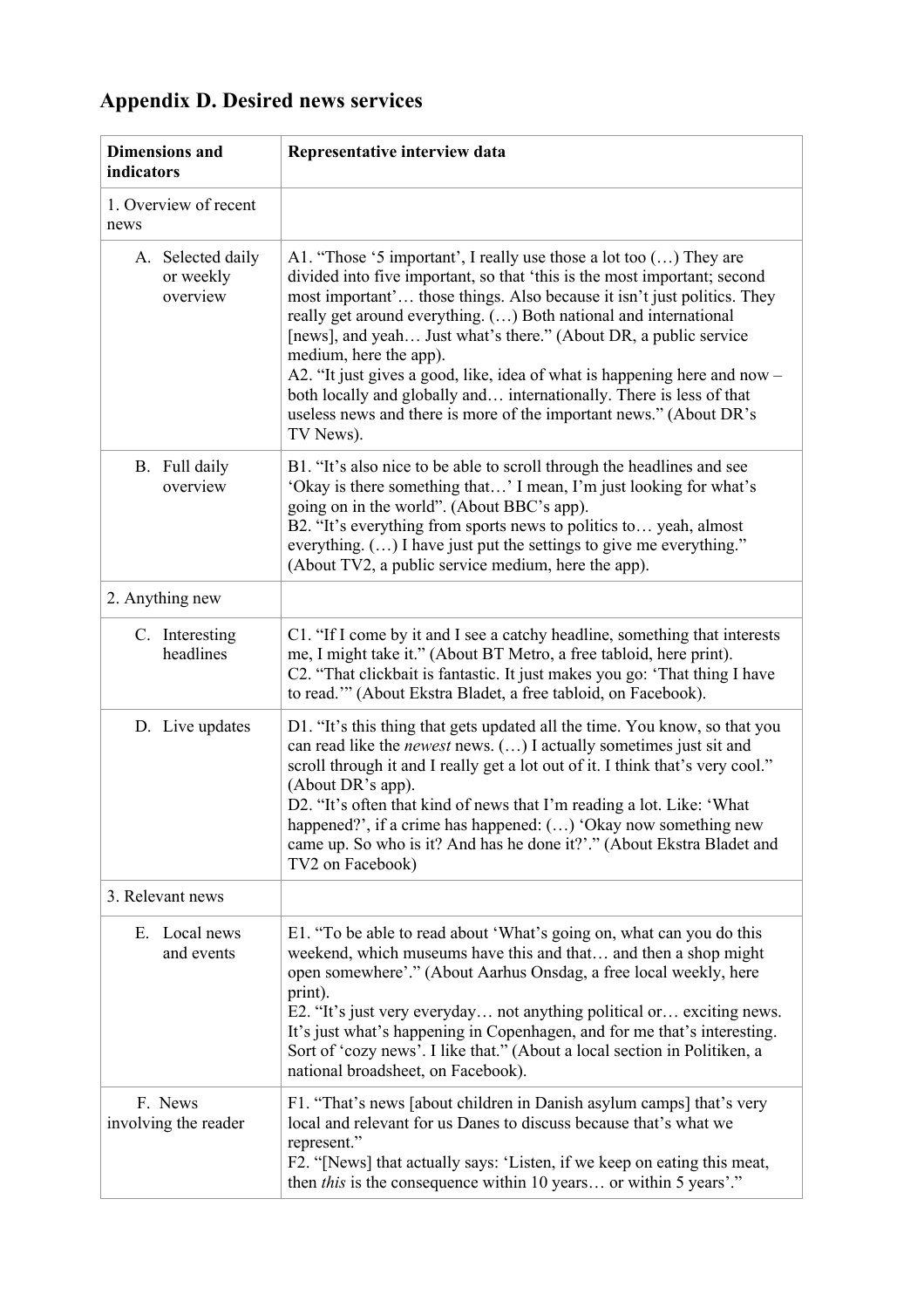| 4. Big news                         |                                                                                                                                                                                                                                                                                                                                                                                                                                                                                                                                                                                                                              |
|-------------------------------------|------------------------------------------------------------------------------------------------------------------------------------------------------------------------------------------------------------------------------------------------------------------------------------------------------------------------------------------------------------------------------------------------------------------------------------------------------------------------------------------------------------------------------------------------------------------------------------------------------------------------------|
| G. News<br>affecting many people    | G1. "Natural disasters, or when something like a shooting happens and<br>that kind of things That are somewhat bigger than one person."<br>G2. "It [news about Trump's presidency] feels a bit bigger than if we<br>get a new Prime Minister or the fact that Løkke [the Danish Prime<br>Minister] became Prime Minister in Denmark, in a way. () Because<br>er they are a greater power."                                                                                                                                                                                                                                   |
| H. News<br>everyone knows about     | H2. "If there is something going on right now $-$ something bigger. Then<br>I might also go and read about it () When it's that kind of big things<br>that you can't avoid hearing about".<br>H1. "I would definitely try to figure out what it was about () if it's<br>something that I hear people talk about - friends, at work, family and<br>such all media. Radio, TV. If it's something that keeps popping up."                                                                                                                                                                                                       |
| 5. In-depth news                    |                                                                                                                                                                                                                                                                                                                                                                                                                                                                                                                                                                                                                              |
| I. Quality<br>content               | I1. "They have better writers, more time to do research, better higher<br>quality." (About the national broadsheets).<br>I2. "I like that they have experts within a certain topic to write the<br>article () instead of a journalist who, er has made some trans-<br>editing from some English newspaper or something like that. I actually<br>really like that. That if they have written an article about something in<br>Russia then they have someone who actually knows something about<br>Russia to write the article." (About Ræson, a digital-born medium).                                                         |
| J. News put into<br>perspective     | J1. "They manage to cover the topic in a completely different way $()$<br>[They provide] more information about a topic that brings it much more<br>into perspective, so you don't just get it from one perspective." (About<br>documentaries on HBO).<br>J2. "I liked their concept: That it wasn't about being first, it was about<br>providing some more thorough, more in-depth journalism () I mean<br>not necessarily just the things that had happened, but going around it<br>and see why and how and if there was something similar that could put<br>it into perspective." (About Zetland, a digital-born medium). |
| 6. Niche news                       |                                                                                                                                                                                                                                                                                                                                                                                                                                                                                                                                                                                                                              |
| K. News about<br>interests          | K1. "I'm also a bit nerdy when it comes to the electricity world and<br>technology, so it just catches my attention." (About car news on<br>Facebook).<br>K2. "I'm very interested in basket () I actually use that a lot for<br>specifically for sports." (About Reddit).                                                                                                                                                                                                                                                                                                                                                   |
| L. News related<br>to study or work | L1. "Right now, it's probably politics. More specifically, American<br>politics because I'm reading the subject." (About what news he<br>spends most time on).<br>L2. "The most important news from the financial world $()$ because I<br>have started to work in an auditing company." (About Børsen, a<br>national daily on business).                                                                                                                                                                                                                                                                                     |
| 7. Commented news                   |                                                                                                                                                                                                                                                                                                                                                                                                                                                                                                                                                                                                                              |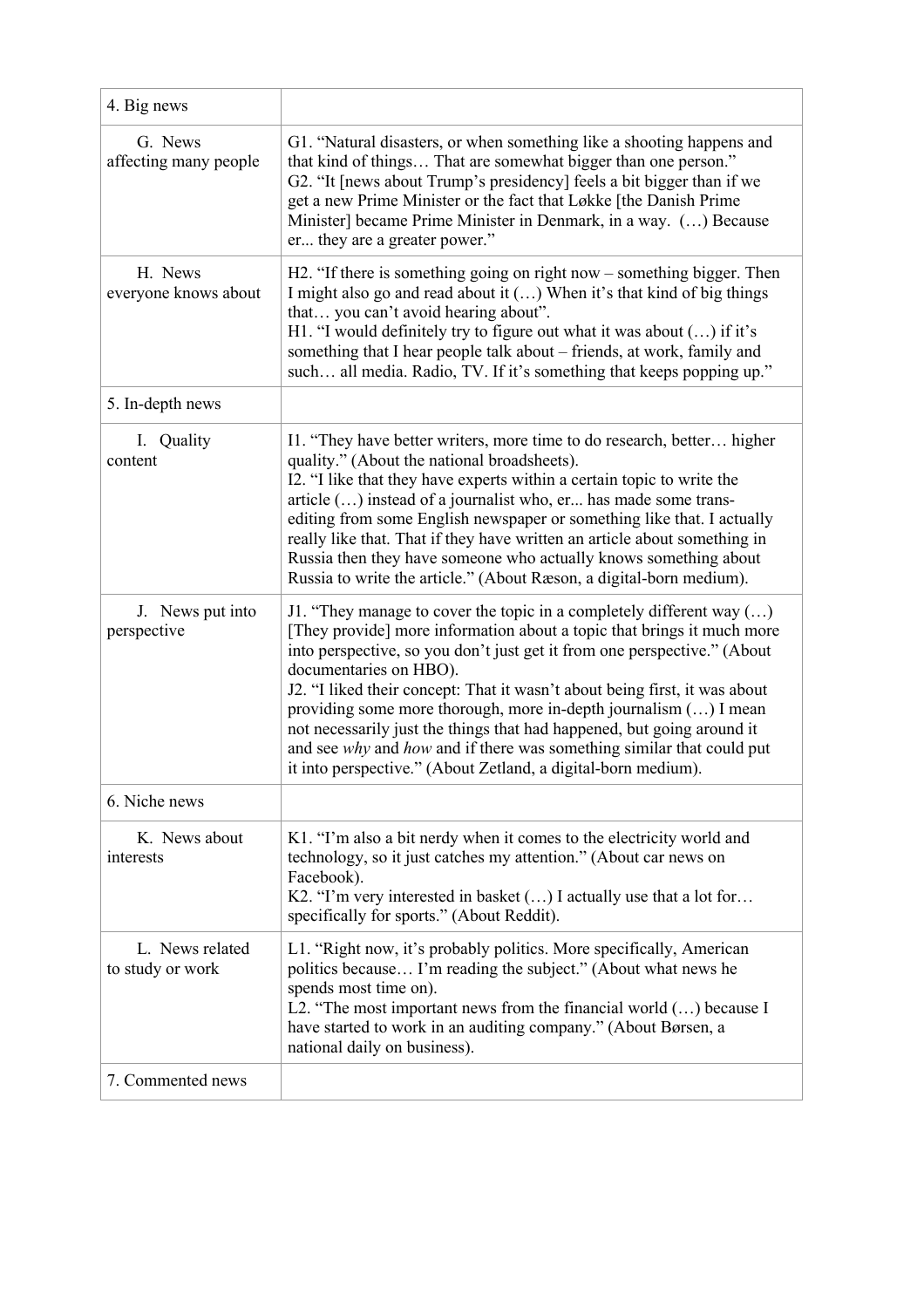| M. Political talk<br>shows/programs | M1. "I actually really like that they themselves are a bit critical towards<br>the news media, er and journalism $()$ I think it might be good to<br>sometimes get a dose of, like: 'Okay, maybe I should also sometimes<br>think about who writes what and why' and so on." (About Her Går Det<br>Godt, a Danish political news podcast).<br>M2. "The most trustworthy news hosts are actually the ones who joke<br>about it because they actually dare to call into question what is being<br>said."                                                                                                                                                                                                                                                                                                                                                                                                                                                                                                                                     |
|-------------------------------------|--------------------------------------------------------------------------------------------------------------------------------------------------------------------------------------------------------------------------------------------------------------------------------------------------------------------------------------------------------------------------------------------------------------------------------------------------------------------------------------------------------------------------------------------------------------------------------------------------------------------------------------------------------------------------------------------------------------------------------------------------------------------------------------------------------------------------------------------------------------------------------------------------------------------------------------------------------------------------------------------------------------------------------------------|
| N. Influencers'<br>comments         | N1. "The fact that the news comes more from a person than from a<br>medium () gives it more depth. Because it's more similar to one of<br>your friends saying: 'This is important to me $-$ let me tell you'. It means<br>something that it's from a person who is not employed to inform me.<br>It's actually because it's something she thinks is important to take a<br>stand on". [About Emma Watson, an American actress and activist, on<br>Instagram].<br>N2. "I see some [comedians on Youtube] that I follow, who then talk<br>about it can either be articles that somebody has written, or news in<br>general () So it's like his [Isaac Butterfield, an Australian comedian]<br>commented version of the news. If you go and read for instance<br>American news on a website or something like that, they often only<br>have one angle on it. Then you don't really get the other angle. $(\ldots)$<br>Here, they have the article and then they talk about the <i>other</i> angle. So<br>then you get more like both angles." |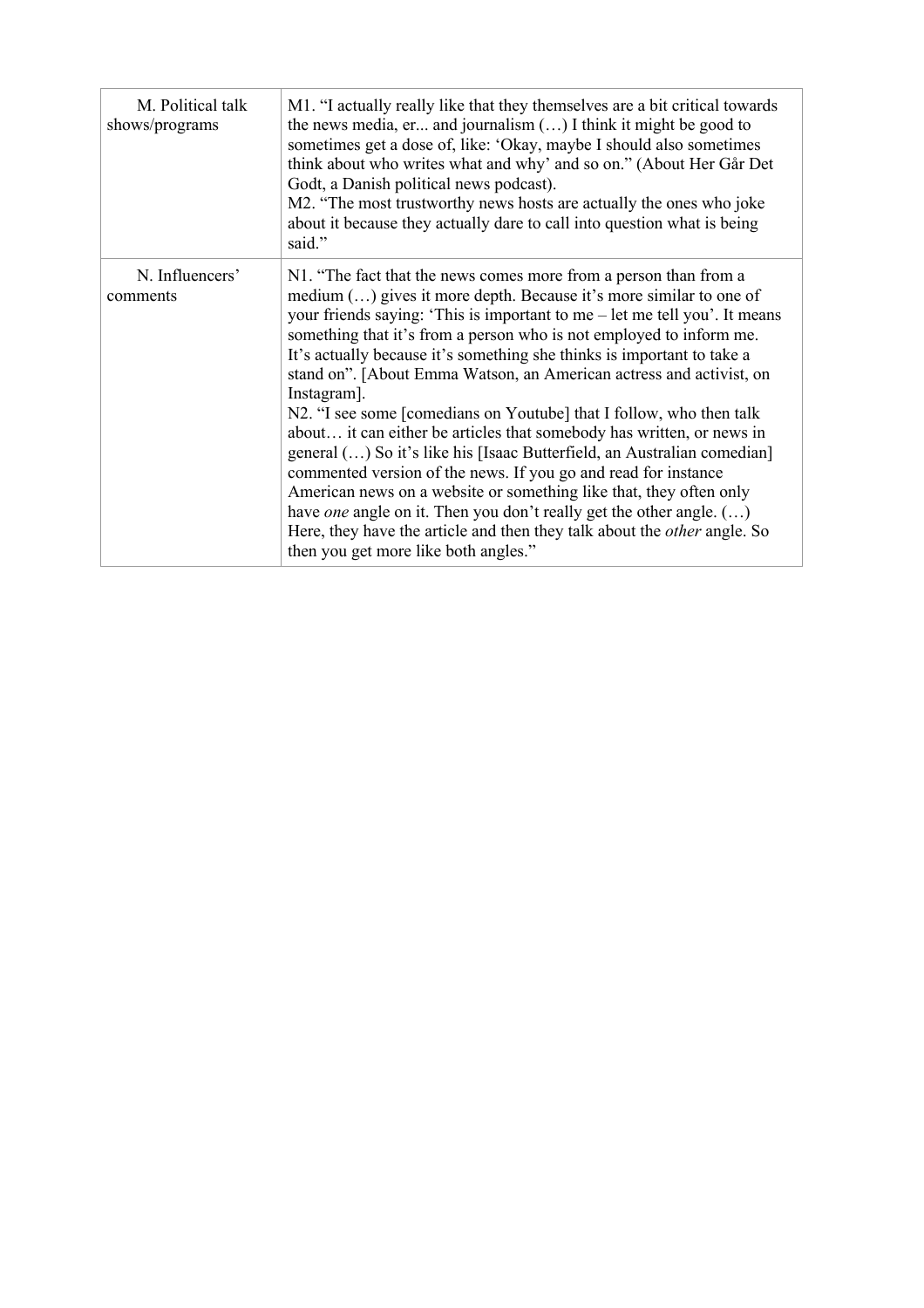| <b>Dimensions</b> and             | Representative interview data                                                                                                                                                                                                                                                                                                                                                                                                                                                                                                                       |
|-----------------------------------|-----------------------------------------------------------------------------------------------------------------------------------------------------------------------------------------------------------------------------------------------------------------------------------------------------------------------------------------------------------------------------------------------------------------------------------------------------------------------------------------------------------------------------------------------------|
| indicators                        |                                                                                                                                                                                                                                                                                                                                                                                                                                                                                                                                                     |
| 1. Time                           |                                                                                                                                                                                                                                                                                                                                                                                                                                                                                                                                                     |
| A. Consecutive<br>time            | A1. "It's not a really long article with a lot of background and such. It's<br>more like () small, short messages or something like that. I mean, it<br>doesn't take a long time. I actually often find myself doing that – not<br>spending a lot of time reading." (About a live news service in DR's<br>app).<br>A2. "Information [a national daily, here the website] has some more in-<br>depth articles about some very relevant and interesting things, I think.<br>Then I might take the time to actually sit down and read through it all." |
| B. Frequency                      | B1. "I actually really like that. They talk about what has happened<br>during the week but you don't have to have followed the news a lot."<br>(About Her Går Det Godt).<br>B2. "I always have time to just look at my phone for two minutes and<br>just scroll through it, you know." (About Facebook).                                                                                                                                                                                                                                            |
| 2. Initiative                     |                                                                                                                                                                                                                                                                                                                                                                                                                                                                                                                                                     |
| C. Physical effort<br>to get news | C1. "I actually don't think I take the newspaper myself from those<br>newspaper holders at the bus stop. It's mainly if they are lying on the<br>seat that I'm going to sit on." (About BT Metro, here print).<br>C2. "I often seek out news myself, also. I mean go and look for<br>I'm very interested in American politics, so I often go to ABC or, er<br>MSNBC." (About American news channels, here the websites)                                                                                                                             |
| D. Remembering<br>to use news     | D1. "I think Facebook, that is then I get it [news] thrown in my face<br>() I see what my friends are doing and events and everything, but<br>then I also get news at the same time. Then I don't have to take so<br>much initiative." (About the reason for using Facebook for news).<br>D2. "I have set it to <i>not</i> give me notifications $()$ so now I just enter it<br>myself every day $()$ I think it's very stressful when your phone beeps<br>all the time." (About DR's app).                                                         |
| 3. Cognitive energy               |                                                                                                                                                                                                                                                                                                                                                                                                                                                                                                                                                     |
| E. Understanding<br>content       | E1. "It's easy to digest. It think it's not so ponderously written."<br>(About Ekstra Bladet, here the website).<br>E2. "Those [news] that I feel are more in-depth, that's often when $()$<br>I need something to activate my brain."                                                                                                                                                                                                                                                                                                              |
| F. Source<br>criticism            | F1. "I would like it if there were some more [news] that you just know<br>is true. Because I don't really feel that it exists."<br>F2. "You always have to be critical when reading articles, but<br>especially on Facebook because you don't know what people are<br>sharing. () I think I check more often what outlet the article is from<br>when I'm on Facebook."                                                                                                                                                                              |
| 4. Visual attention               |                                                                                                                                                                                                                                                                                                                                                                                                                                                                                                                                                     |
| G. Visual<br>distractions         | G1. "I hate advertisements () I have TV2 Play so I can avoid those<br>advertisements, but if I for instance watch TV [the device] then I think<br>the commercial breaks [on TV2] are insanely long. With DR, you avoid<br>those advertisements. Then you can just watch the thing you are<br>watching".<br>G2. "I don't really notice them () It's just something you pass."<br>(About advertisements on Instagram).                                                                                                                                |

### Appendix E. Desired levels of personal effort